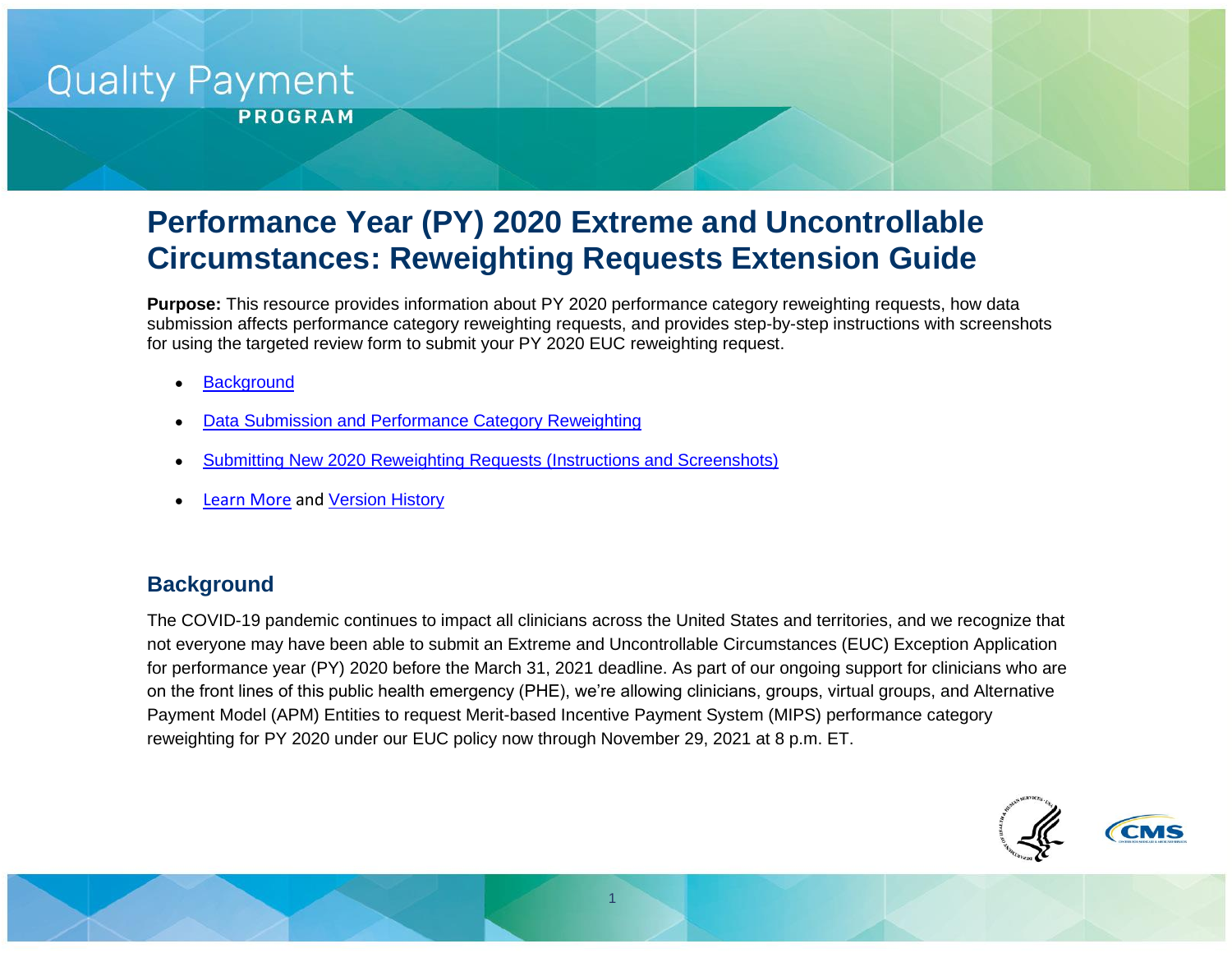While any clinician, group, virtual group or APM Entity can request performance category reweighting during this time period due to the COVID-19 PHE, the following types of groups in particular may want to consider submitting a request:

- **Small practices that reported Medicare Part B claims measures for the quality performance category but didn't report group-level data for other performance categories.** Some small practices may not have fully understood the implications of their PY 2020 claims reporting in the context of some of the PY 2019 policies we introduced at the onset of the COVID-19 PHE. As a result, these small practices may wish to request performance category reweighting on behalf of the entire group.
- **Virtual groups that weren't able to submit an EUC application by the March 31st deadline or their PY 2020 data due to the ongoing COVID-19 PHE.** Clinicians that were approved to participate as a virtual group will be scored as a virtual group, regardless of data submission. Some virtual groups with clinicians on the front lines of the COVID-19 PHE may have missed the March 31st deadline for submitting an EUC Exception Application or were unaware that the automatic EUC policy didn't apply to their MIPS eligible clinicians.

Due to technical limitations, we're unable to reopen the 2020 EUC Exception Application form in our systems. Because of these technical limitations, **we're allowing stakeholders to submit 2020 EUC reweighting requests through the Targeted Review form until 11/29/2021.**

- **IMPORTANT:** Don't submit your requests through the EUC Exception Application.
- The EUC Exception Application form currently accessible on [qpp.cms.gov](https://qpp.cms.gov/) is for PY 2021 only.

**Note:** We applied our automatic EUC policy to all clinicians who were eligible to participate in MIPS as individuals, which means we only scored performance categories for which we received data for the individual clinician. Any performance category for which data **wasn't** submitted for the individual clinician was automatically reweighted to 0% of the individual's final score.

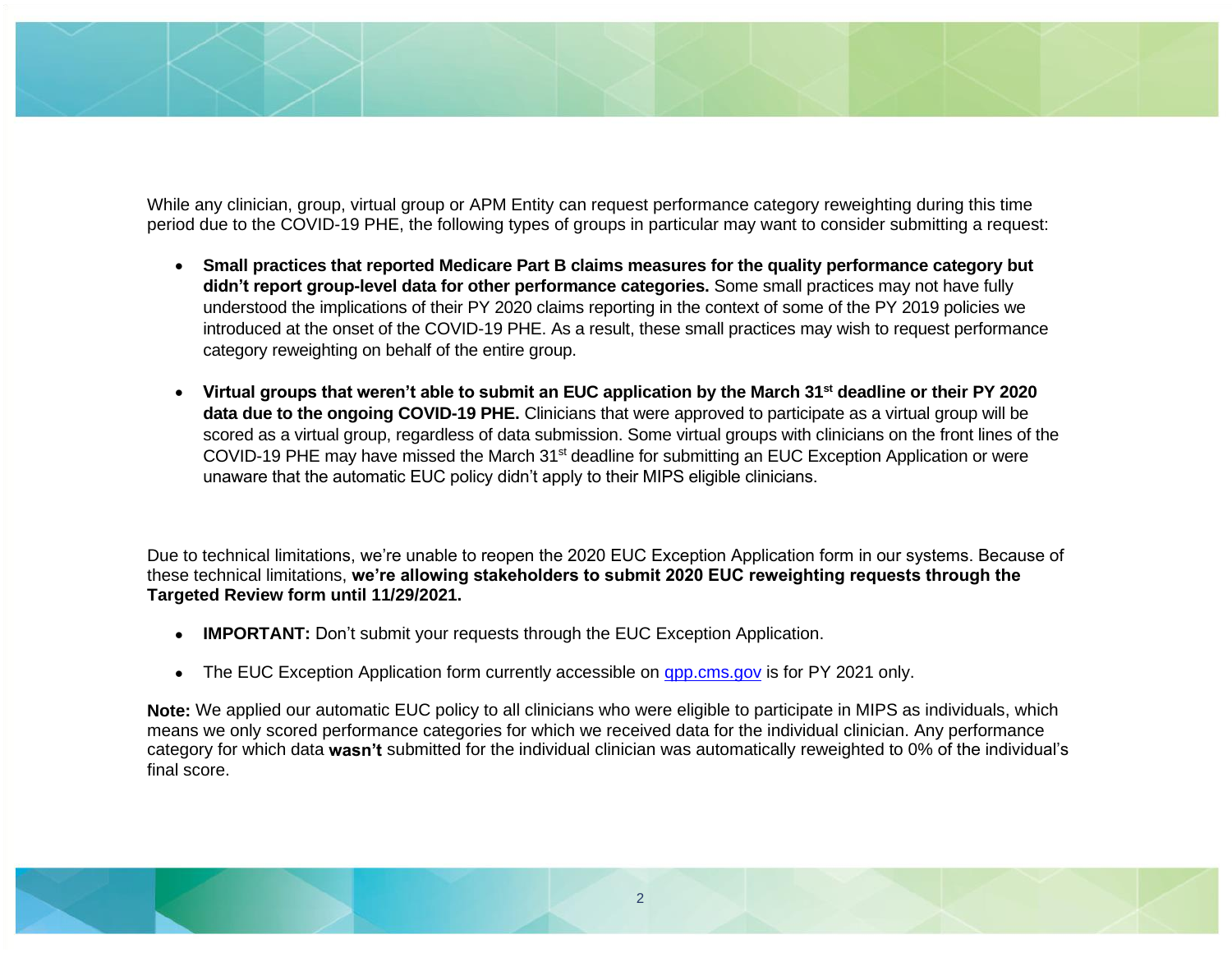- - **There's no need to request reweighting for PY 2020 for a clinician who was eligible to participate in MIPS as an individual.** We've already applied reweighting to these clinicians under the automatic EUC policy.
	- **There's no reason to request performance category reweighting if you submitted data.** We won't reweight any performance category for which an individual, group or virtual group submitted data. We're reopening the reweighting application to offer support for those on the front lines of this public health emergency (PHE) and as a result may not have been able to submit an extreme and uncontrollable circumstances application or submit data by the March 31st deadline.

# <span id="page-2-0"></span>**Data Submission and Performance Category Reweighting**

#### **Groups and Virtual Groups**

In accordance with our EUC policies for individuals, groups and virtual groups, we won't reweight any performance category for which we've received data. Please note that when fewer than 2 performance categories are scored (meaning 1 category is weighted at 100% of the final score, and the others are weighted at 0%), the clinician or group will earn a PY 2020 final score equal to the performance threshold and the MIPS eligible clinician(s) will receive a neutral payment adjustment in payment year 2022, unless a higher final score is available.

#### **Let's look at an example:**

Small practices that submitted Medicare Part B claims measures automatically receive a quality score for the group, in addition to quality scores for individual clinicians. The quality performance category can't be reweighted for the group because we received data. However, they can request reweighting for the group, if applicable, due to the COVID-19 PHE for the improvement activities and Promoting Interoperability performance categories. (For simplicity, you can request reweighting in all performance categories, but quality won't be reweighted because of the claims data.)

- If the request is approved, the improvement activities and Promoting Interoperability performance categories would be reweighted to 0% provided no group-level data was submitted for these performance categories.
- As a reminder, we've reweighted the cost performance category to 0% for all clinicians and groups in PY 2020.

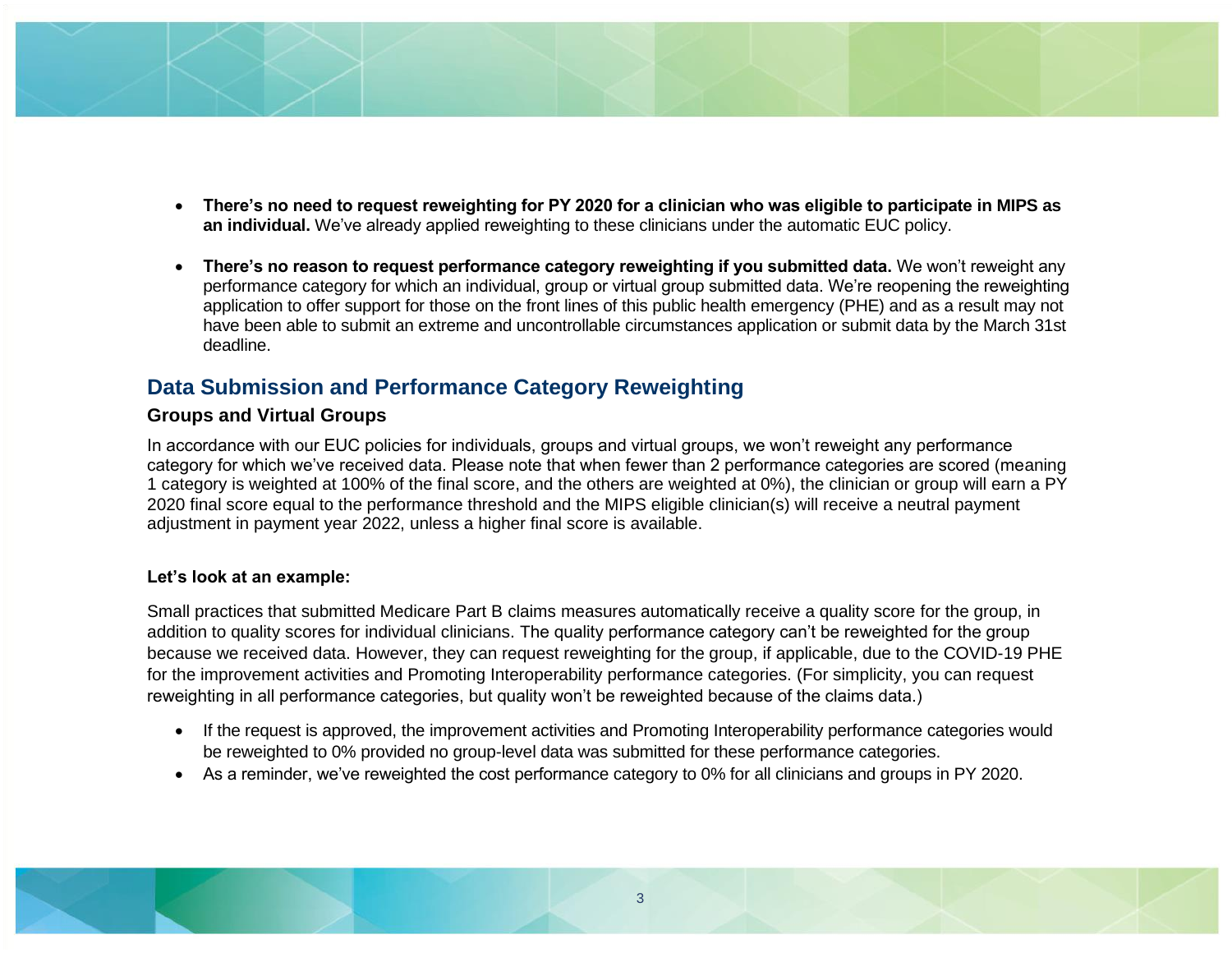

- Because the quality category is now 100% of their final score, the group would receive a final score equal to the performance threshold.
- The clinicians who were only eligible to participate in MIPS as a group would receive a neutral payment adjustment in the 2022 payment year.
- The clinicians who were individually eligible would also receive a neutral payment adjustment unless they had a higher score from individual or APM Entity participation.

#### **APM Entities**

<span id="page-3-0"></span>In accordance with our EUC policies for APM Entities, data submission for an APM Entity won't override performance category reweighting. Furthermore, APM Entities must include all performance categories in their reweighting request. If performance category reweighting is requested and approved, the MIPS eligible clinicians in the APM Entity will receive a score equal to the performance threshold and a neutral MIPS payment adjustment in the 2022 payment year.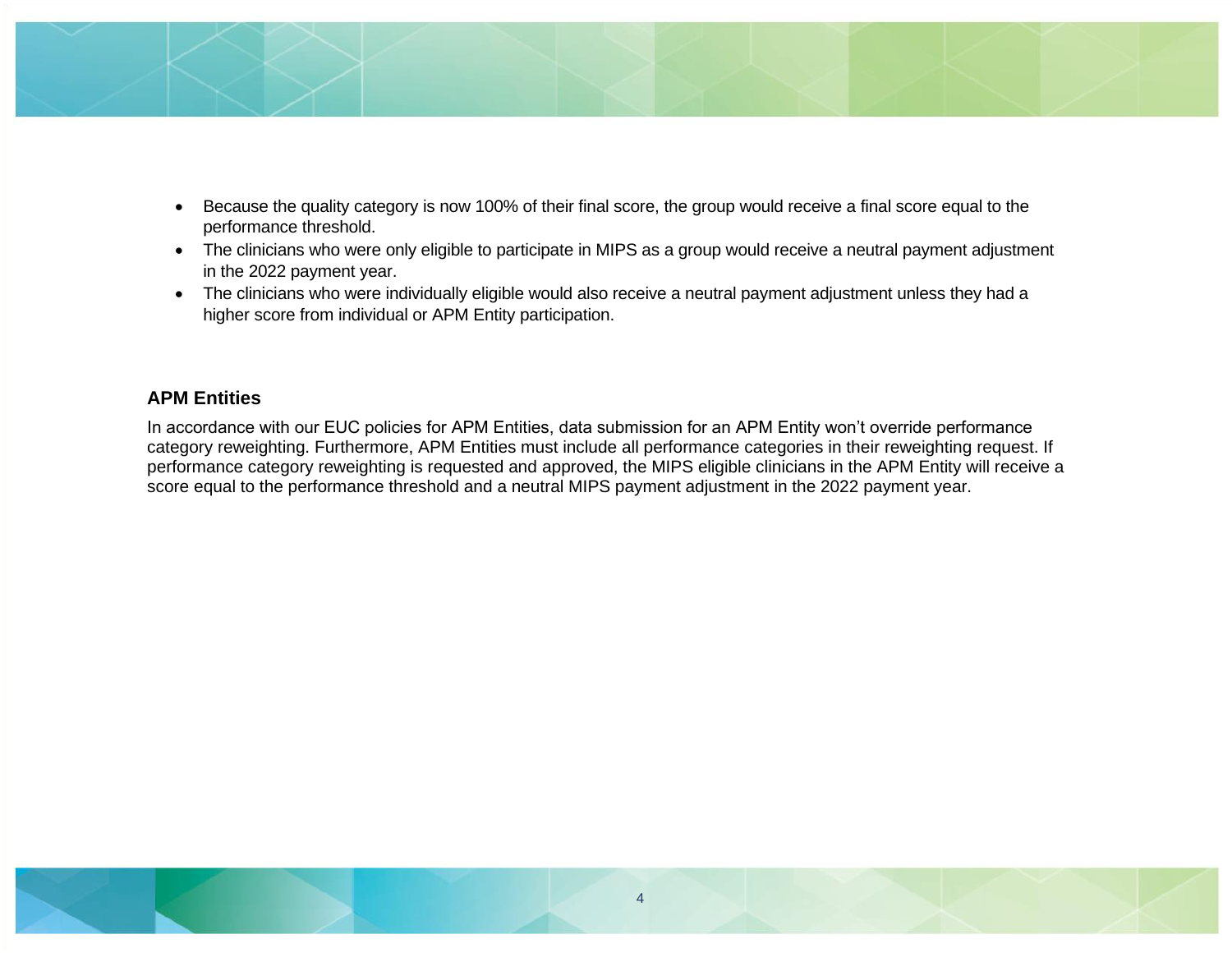# **Submitting New 2020 Reweighting Requests (Instructions and Screenshots)**

#### **Step 1.** Sign in to **qpp.cms.gov**

**Step 2.** Click Targeted Review on the left-hand navigation and "Add New Targeted Review"

| Moira H<br><b>Account Home</b><br>血<br>ල<br><b>Eligibility &amp; Reporting</b><br>Performance Feedback<br><b>Exceptions Application</b><br>l≔l<br>Targeted Review<br>虘<br>Reports<br>fi<br><b>Manage Access</b><br>Help and Support<br>(i) | <b>Targeted Review</b><br>Performance Year (PY) 2020<br>Aug 2, 2021<br>Oct 1, 2021<br>2020 Targeted Review Submission<br>2020 Targeted Review Submission<br>Period Opens<br><b>Period Closes</b><br><b>Current Activity Period: 2020 QPP Targeted Review window is open</b><br>The window for Targeted Review is now open. Please submit your request for review by October 1, 2021 8PM EST. There are 23 days left.<br>+ ADD NEW TARGETED REVIEW<br>More Filters v<br><b>YOUR TARGETED REVIEWS (2)</b> |
|--------------------------------------------------------------------------------------------------------------------------------------------------------------------------------------------------------------------------------------------|---------------------------------------------------------------------------------------------------------------------------------------------------------------------------------------------------------------------------------------------------------------------------------------------------------------------------------------------------------------------------------------------------------------------------------------------------------------------------------------------------------|
|                                                                                                                                                                                                                                            | The EUC Exception Application form currently accessible on <b>gpp.cms.gov is for PY 2021 only</b> .<br>DON'T select Exceptions Application from the left-hand navigation if you're requesting<br>reweighting for PY 2020.                                                                                                                                                                                                                                                                               |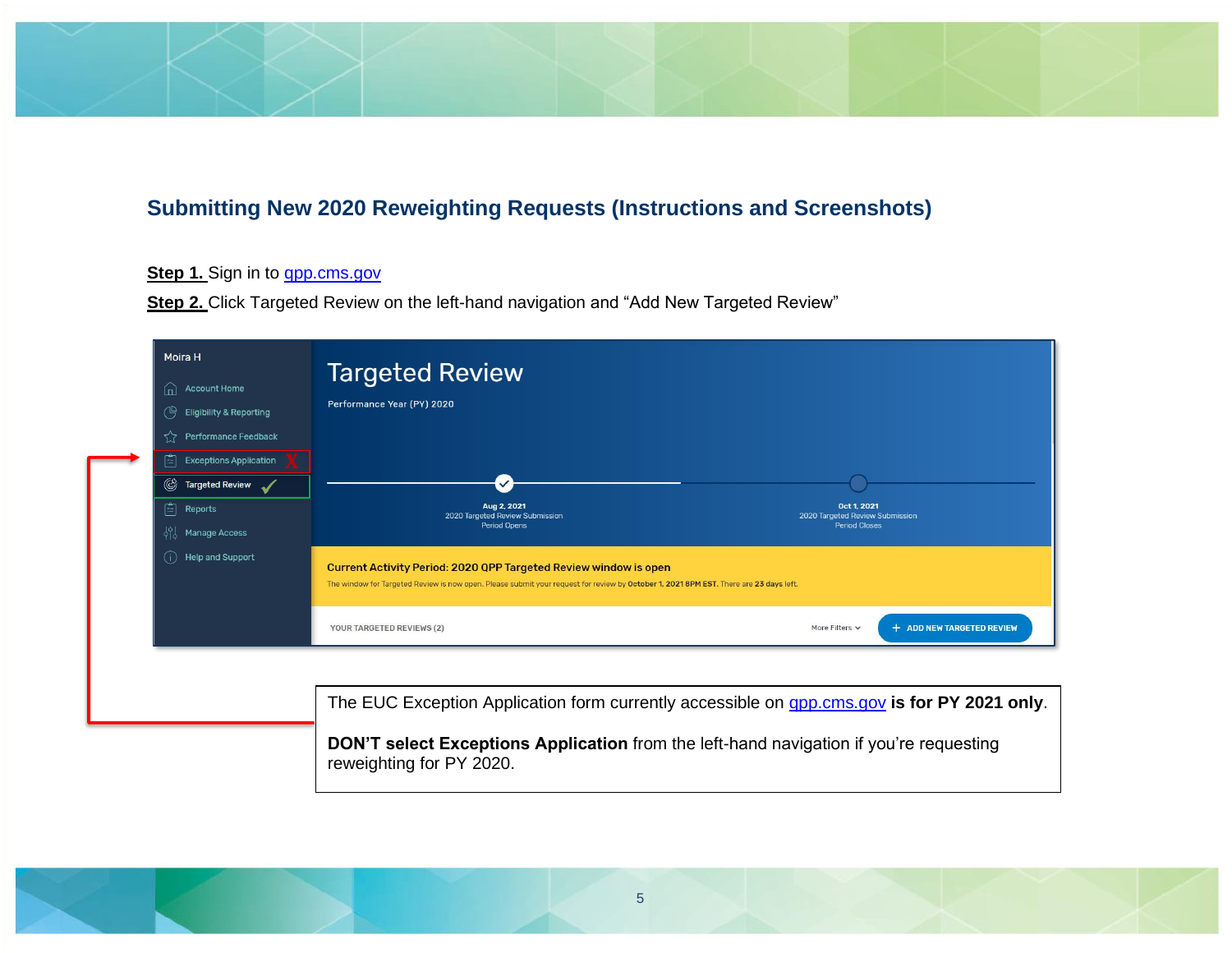#### **Step 3.** Select your Application Type.

|            | <b>Add New Targeted Review</b>             |  |
|------------|--------------------------------------------|--|
|            | Application Type * 2                       |  |
| 02         | Individual<br>Virtual Group<br>Group       |  |
|            | <b>APM Entity</b>                          |  |
|            | Group TIN * 2<br>123456789                 |  |
|            |                                            |  |
| od<br>v is | <b>SAVE</b><br>SAVE & CONTINUE ><br>CANCEL |  |

Your application type is the level at which performance category reweighting requests will be approved or denied.

For example, **small practices who were automatically scored as a group on Medicare Part B claims measures would select "Group"** to ensure that reweighting was applied to the **group's final score**, which would include clinicians that weren't individually eligible.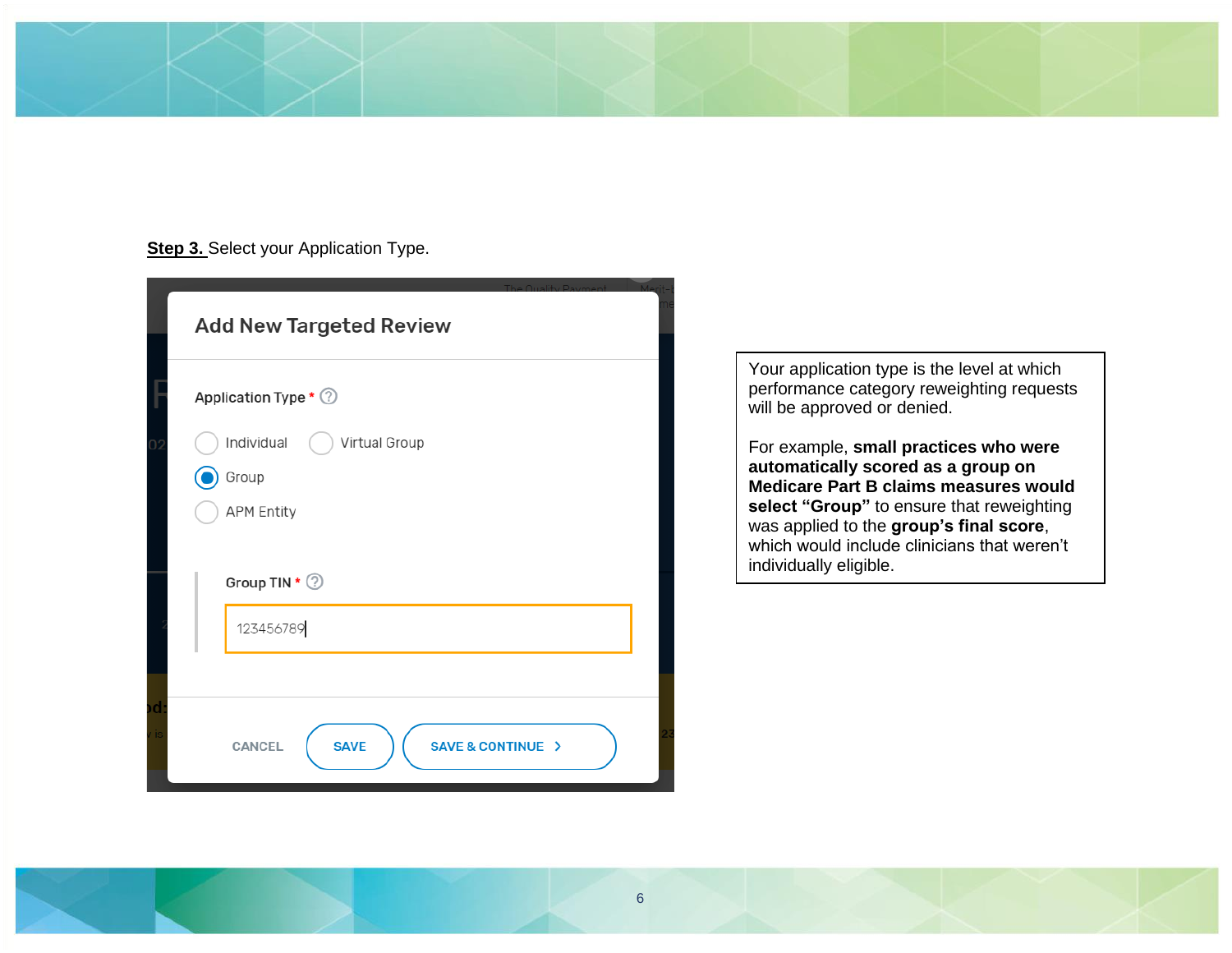

# **Step 4.** Complete required contact information.

| <b>Additional Access</b>                         |                                                                                                                |
|--------------------------------------------------|----------------------------------------------------------------------------------------------------------------|
| Additional Staff Access Email(s) 2               | This field lets you provide additional email<br>addresses for other staff members. These                       |
| Enter email address(es)                          | people will receive emails about the status<br>of this request, including approval or<br>denial notifications. |
| Hit enter/comma after each entry to add multiple |                                                                                                                |

7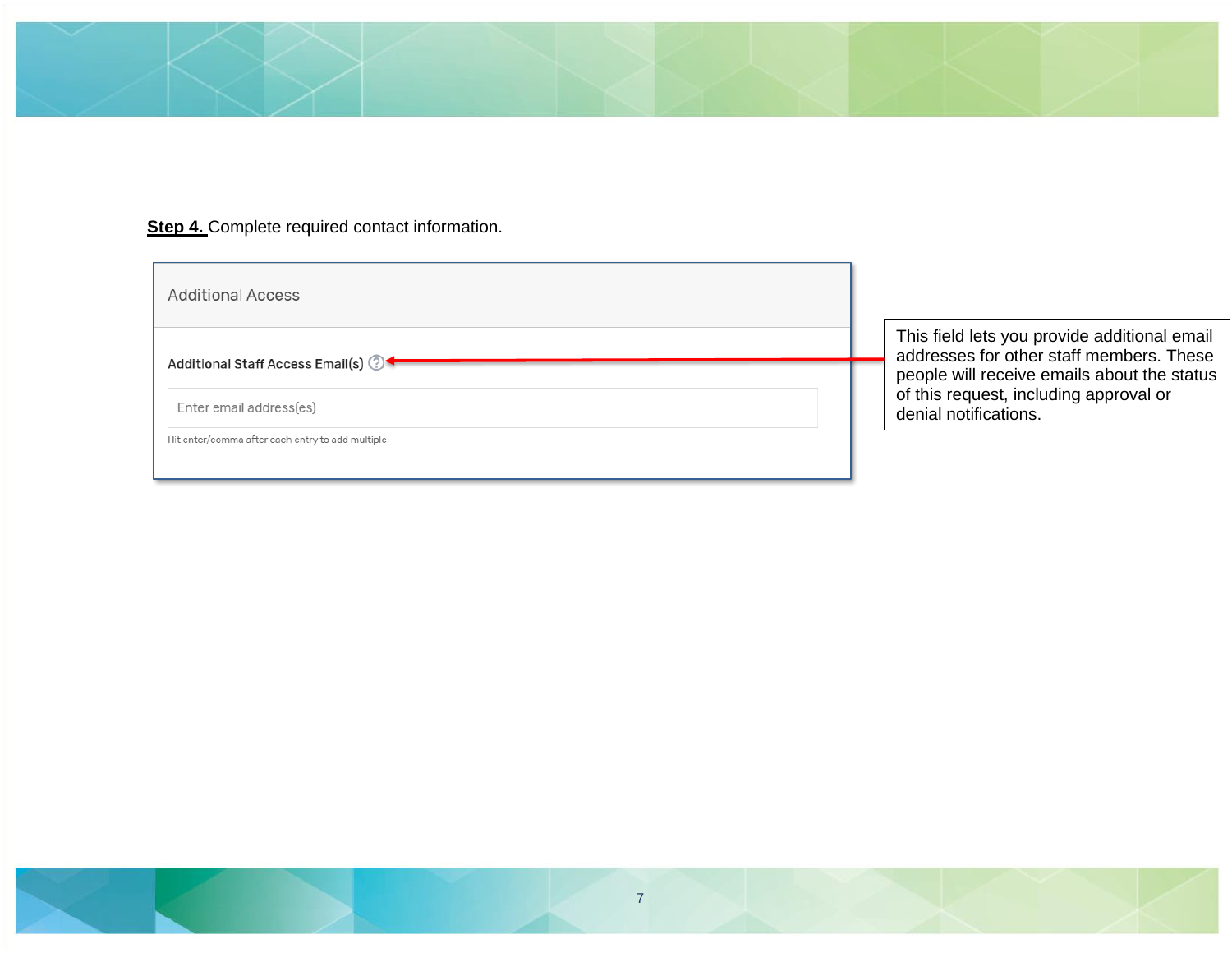

**Step 5.** Select performance categories for reweighting.

| <b>Performance Categories</b>                                    |  |  |
|------------------------------------------------------------------|--|--|
|                                                                  |  |  |
| Select which Performance Categories were affected by your issue. |  |  |
| View Current Performance Feedback Scores                         |  |  |
| Performance Categories *                                         |  |  |
| Quality 2                                                        |  |  |
| Improvement Activities (?)                                       |  |  |
| Promoting Interoperability 2                                     |  |  |
| Additional Awarded Bonus Points (?)                              |  |  |

**Groups and virtual groups**

For simplicity, you can select all performance categories.

If your request is approved, we won't reweight any performance category for which data is submitted.

#### **APM Entities**

You can only request reweighting for all performance categories.

If your request is approved, we'll reweight all performance categories to 0% regardless of data submission.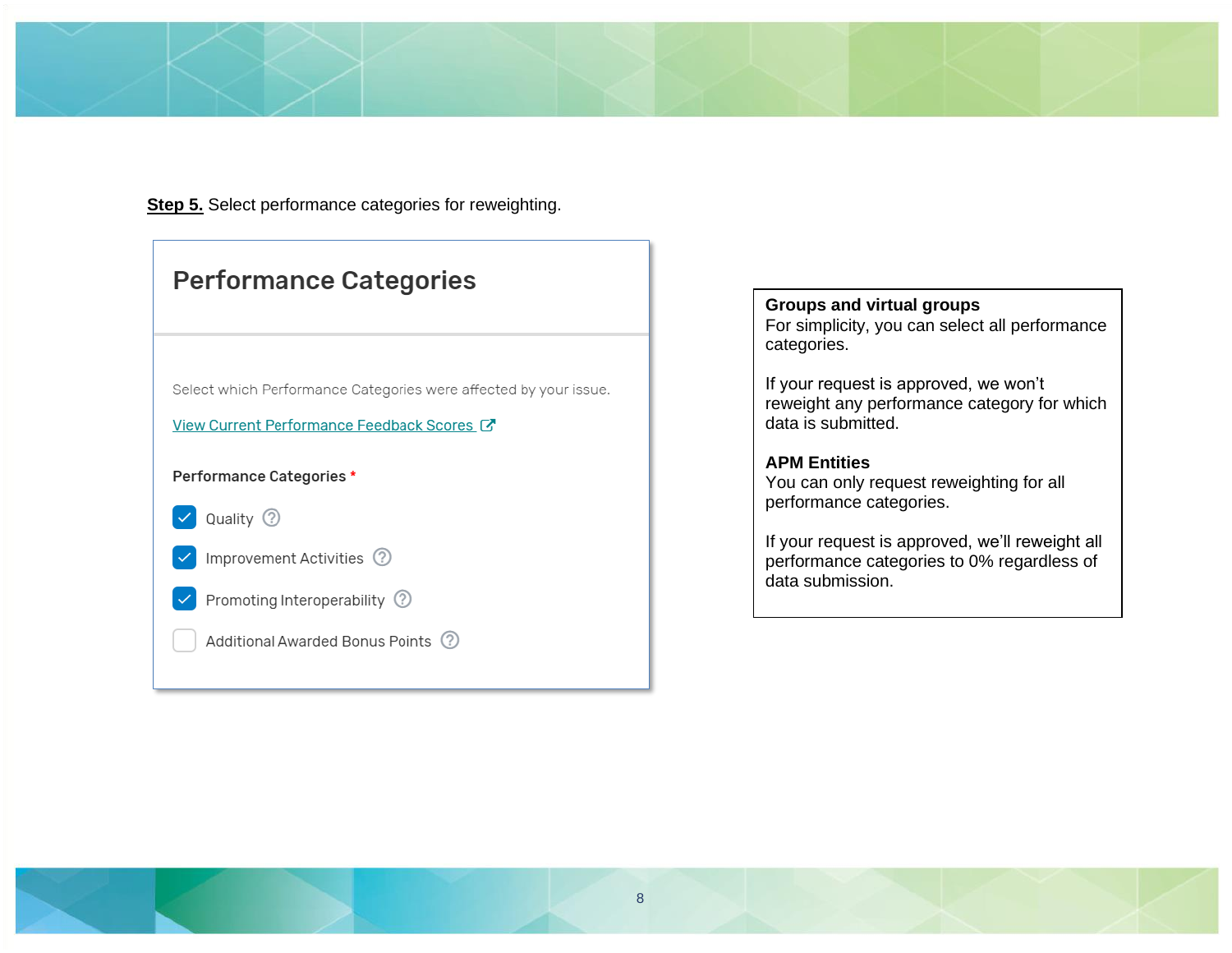

**Step 6.** Select "Extreme and uncontrollable circumstances" as your issue.

| <b>Issue Selection</b>                                                                                                                                                                                                                                                                     |                                                       |
|--------------------------------------------------------------------------------------------------------------------------------------------------------------------------------------------------------------------------------------------------------------------------------------------|-------------------------------------------------------|
| Select the most applicable criteria that describes the issue you, or those you are requesting on behalf of,<br>experienced. Complete the additional fields that populate after your selection. When applicable, please attach<br>any supporting documentation that may support your claim. |                                                       |
| Issue Selection *                                                                                                                                                                                                                                                                          |                                                       |
| Submission 2                                                                                                                                                                                                                                                                               |                                                       |
| Eligibility and/or special status determination(s) $\oslash$                                                                                                                                                                                                                               |                                                       |
| Extreme and uncontrollable circumstances 2                                                                                                                                                                                                                                                 | Select "Extreme and uncontrollable"<br>circumstances" |
| Measure/activity issues 2                                                                                                                                                                                                                                                                  |                                                       |
| General/additional issues 2                                                                                                                                                                                                                                                                |                                                       |
|                                                                                                                                                                                                                                                                                            |                                                       |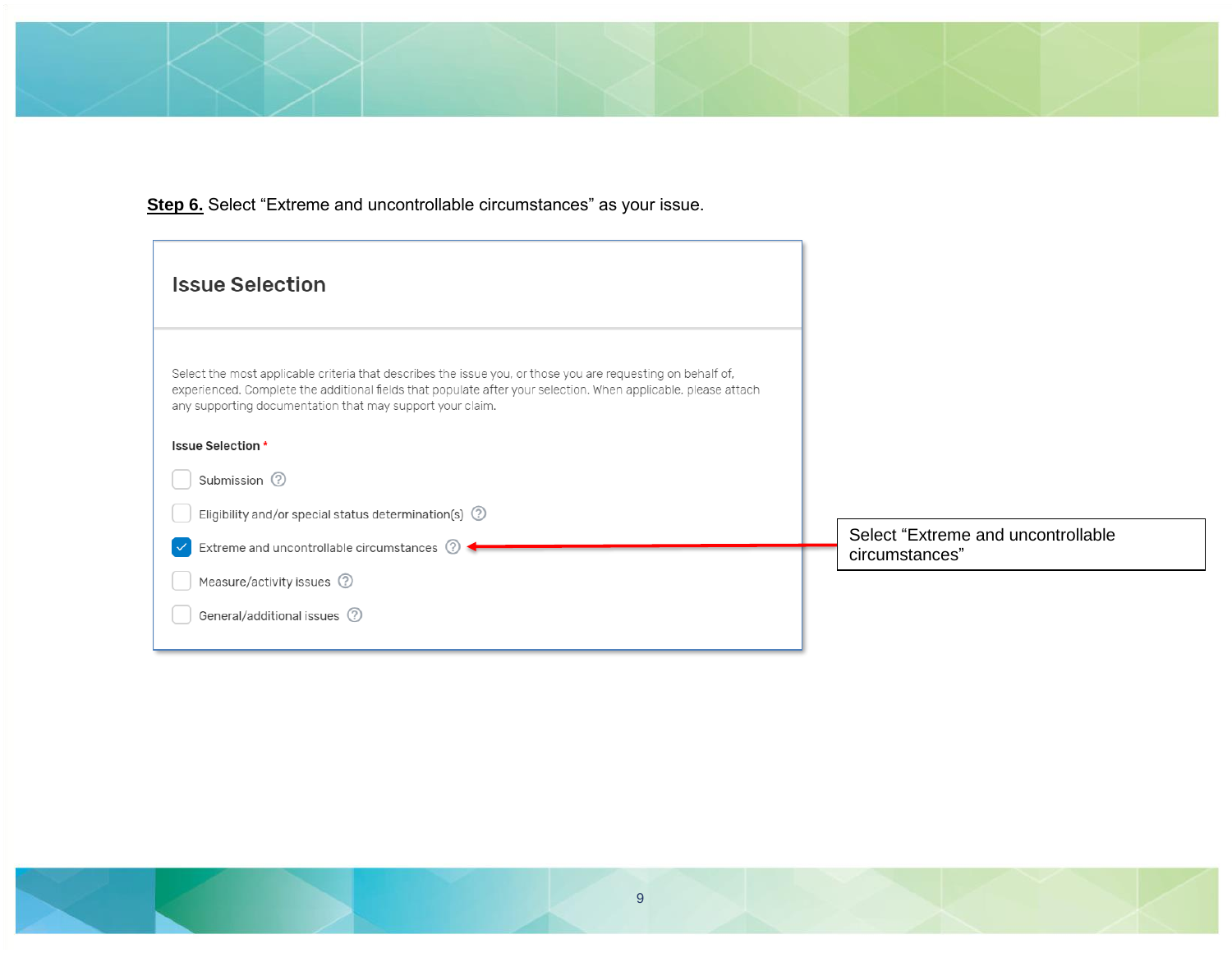

**Step 7.** Enter your zip code and provide dates of the circumstance.

| Zip Code<br>21211 | Baltimore, MD (United States)                                                               |
|-------------------|---------------------------------------------------------------------------------------------|
|                   |                                                                                             |
|                   |                                                                                             |
| <b>Start Date</b> | When did the extreme and uncontrollable circumstance(s) take place? *<br>ĪΟ<br>F<br>Present |

Because you're completing this application due to impacts stemming from COVID-19, you can select a start date in March 2020 and then check the "still persists" box for the end date.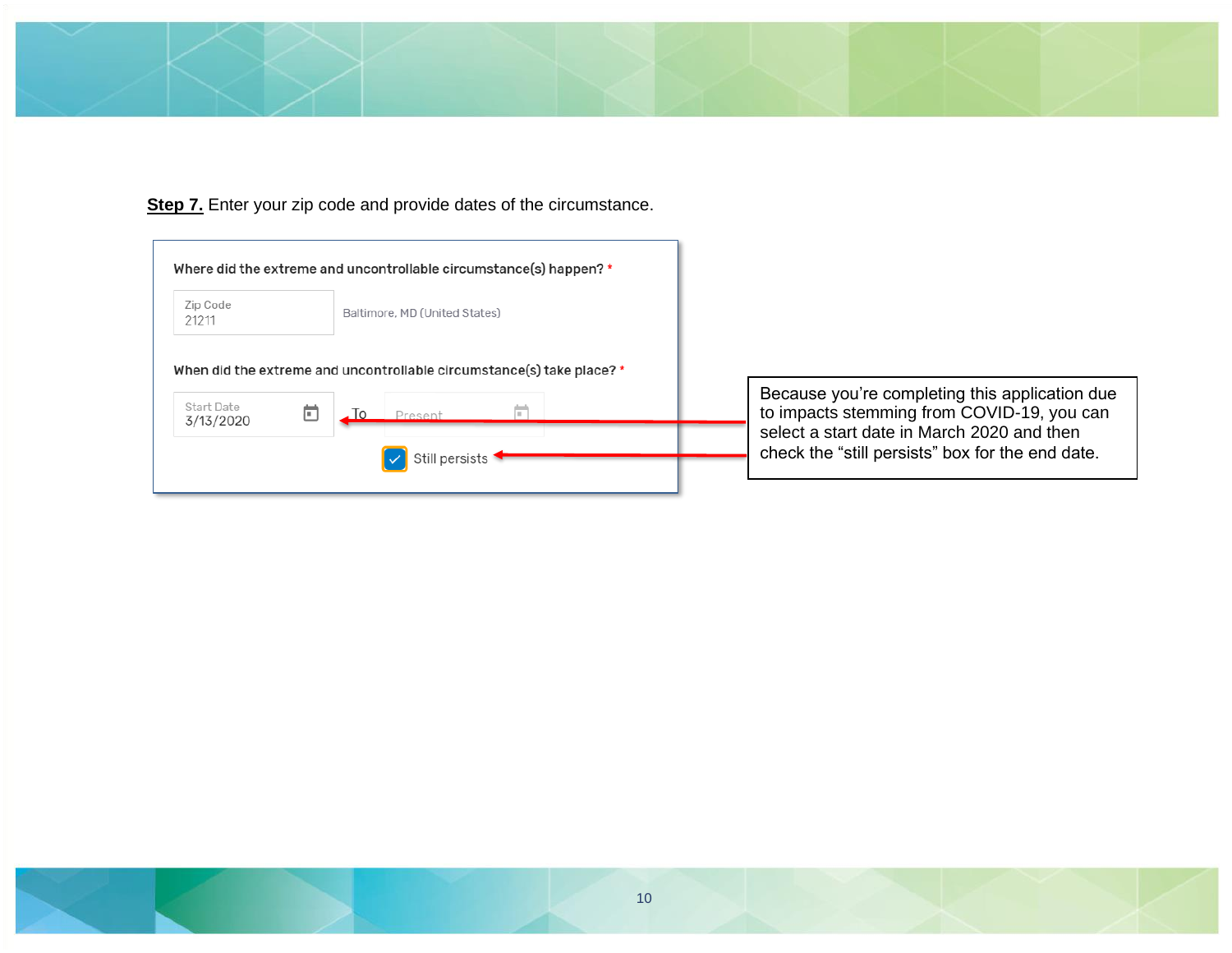#### **Step 8.** Provide the details of your extreme and uncontrollable circumstances performance category reweighting request.

#### Please provide the specific details outlining the circumstance(s) of this Targeted Review or 2020 EUC **Exception Application request.** \*

Due to technical limitations, we're unable to reopen the 2020 Extreme and Uncontrollable Circumstances (EUC) Exception Application form in our systems. Because of these technical limitations, we're allowing stakeholders to submit their 2020 EUC Exception Application through this targeted review form. If you're using this form to submit an EUC Exception Application for performance year (PY) 2020 due to the continuing COVID-19 public health emergency, please state that explicitly in this section and make sure you have selected "Extreme and uncontrollable circumstances" in your Issue Selection (above). In addition, we encourage you to reiterate the performance categories for which you are requesting reweighting: quality, improvement activities, and/or Promoting Interoperability.

In accordance with our EUC policies, we won't reweight any performance category for individuals, groups or virtual groups for which we've received data. Please note that when fewer than two performance categories are scored (meaning one category is weighted at 100% of the final score, and the others are weighted at 0%), the clinician or group will earn a PY 2020 final score equal to the performance threshold and the MIPS eligible clinician(s) will receive a neutral payment adjustment in payment year 2022, unless a higher final score is available.

Data submission for an APM Entity won't override performance category reweighting.

We're using this form to submit a 2020 extreme and uncontrollable circumstances exception application on behalf of our group for performance category reweighting due to issues stemming from the ongoing COVID-19 public health emergency. We're requesting reweighting of all performance categories.

You need to specify that you're submitting an extreme and uncontrollable circumstances request due to COVID-19.

We also encourage you to reiterate the performance categories for which you're requesting reweighting.